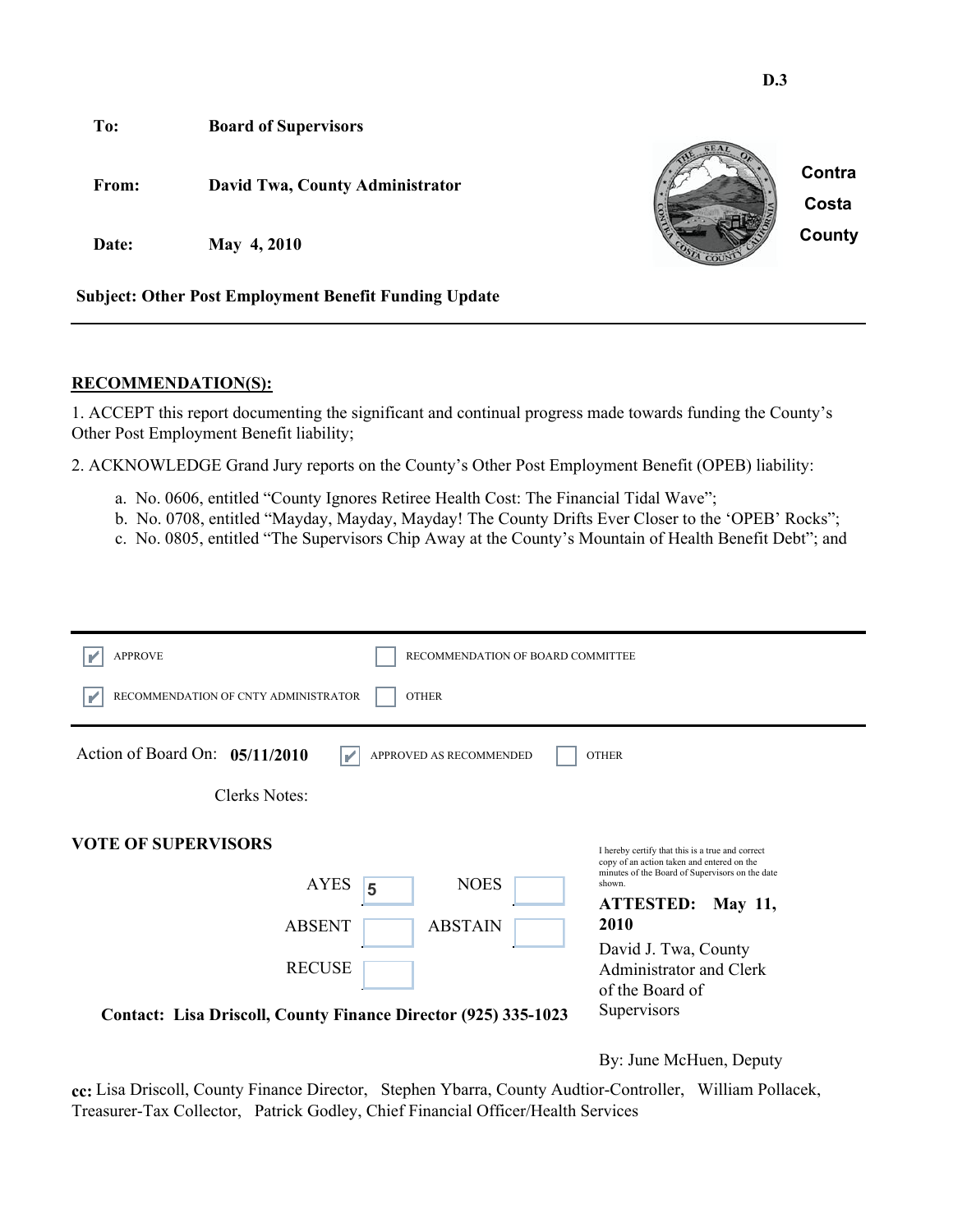# **RECOMMENDATION(S): (CONT'D)**

d. No. 0907, entitled "Retiree Healthcare Benefits Leave County Taxpayers on the Hook";

3. ACKNOWLEDGE that the Board of Supervisors takes very seriously their responsibility to resolve the County's OPEB liability and thanks the Grand Jury for their work over the years in helping to identify issues and potential solutions;

4. ACKNOWLEDGE that the Board of Supervisors has continually emphasized the need to focus on implementing sustainable strategies to reduce retiree healthcare costs through the creation and implementation of a strategic plan;

5. ACKNOWLEDGE the Board of Supervisors' has exercised steadfast diligence in following their strategic plan to address the County's OPEB liability by reducing retiree healthcare costs rather than attempting to fund the original liability;

6. ACKNOWLEDGE the Board of Supervisors' continual progress in addressing its original 2006 OPEB liability, as summarized by the following highlights:

- a. the County's Unfunded Actuarial Accrued Liability (UAAL) has declined by 60.3% (from \$2.57 billion to \$1.02 billion);
- b. the normal cost has declined 78% (from \$130.6 million to \$29.2 million);
- c. the Annually Required Contribution (ARC) has declined by 70.7% (from \$216.3 million to \$63.3 million);
- d. the results reflect negotiated changes to the health care plans, caps on the County's contributions and the cooperation of the County's bargaining units;
- e. the original funding target of 100% of the potential liability for the retiree population was 40% of the total liability in 2007 and is 54% today; and
- f. the County has also pre-funded 2% of its OPEB obligation by depositing funds in an irrevocable trust fund.

# **FISCAL IMPACT:**

The report presents an update of progress made in addressing the County's OPEB liability and has no specific fiscal impact on its own. The Board of Supervisors' leadership in creating and implementing the County's strategic management plan to reduce the liability has had and will continue to have significant future impact on the County's overall fiscal stability and ability to deliver services to County residents and taxpayers.

## **BACKGROUND:**

On April 13, 2010 the Board of Supervisors was presented with the County's '2010 Other Post Employment Benefits (OPEB) Valuation Report as of January 1, 2010 and Annual Required Contributions for the Fiscal Year Ending June, 30, 2010'. The report describes the County's OPEB liability per Government Accounting Standards Board Statement 45 and projects the County's liability based upon those specific accounting rules.

The purpose of this report is to describe and document the County's progress todate in meeting Board established funding goals.

## *History*

On May 16, 2006, the Board of Supervisors accepted a report from Buck Consultants concerning a preliminary actuarial analysis of the County's liability for retiree healthcare and other post-employment benefits. This report estimated the County's then current OPEB liability at \$2.6 billion. The report concluded by recommending that staff:

- 1. Prepare an analysis of OPEB liability reductions that could be produced through changes to healthcare benefits
- 2. Prepare an analysis of the cost associated with funding varying levels of the liability and make recommendations concerning the portion of the liability that should be pre-funded
- 3. Investigate unresolved questions concerning State and Federal reimbursement for pre-funding OPEB costs, establishment of an irrevocable trust for the accumulation of pre-funding assets, and options for investment of such assets
- 4. Work with California State Association of Counties (CSAC) and other public sector partners to gather data and develop statewide strategies for managing this issue

In the fall of 2006, the County Administrator established an OPEB Task Force to bring together the breadth of expertise available within the County and through professional contracts in each of the following areas: financial, audit, budgetary, personnel, labor relations, benefits, and legal. The importance of incorporating into the ongoing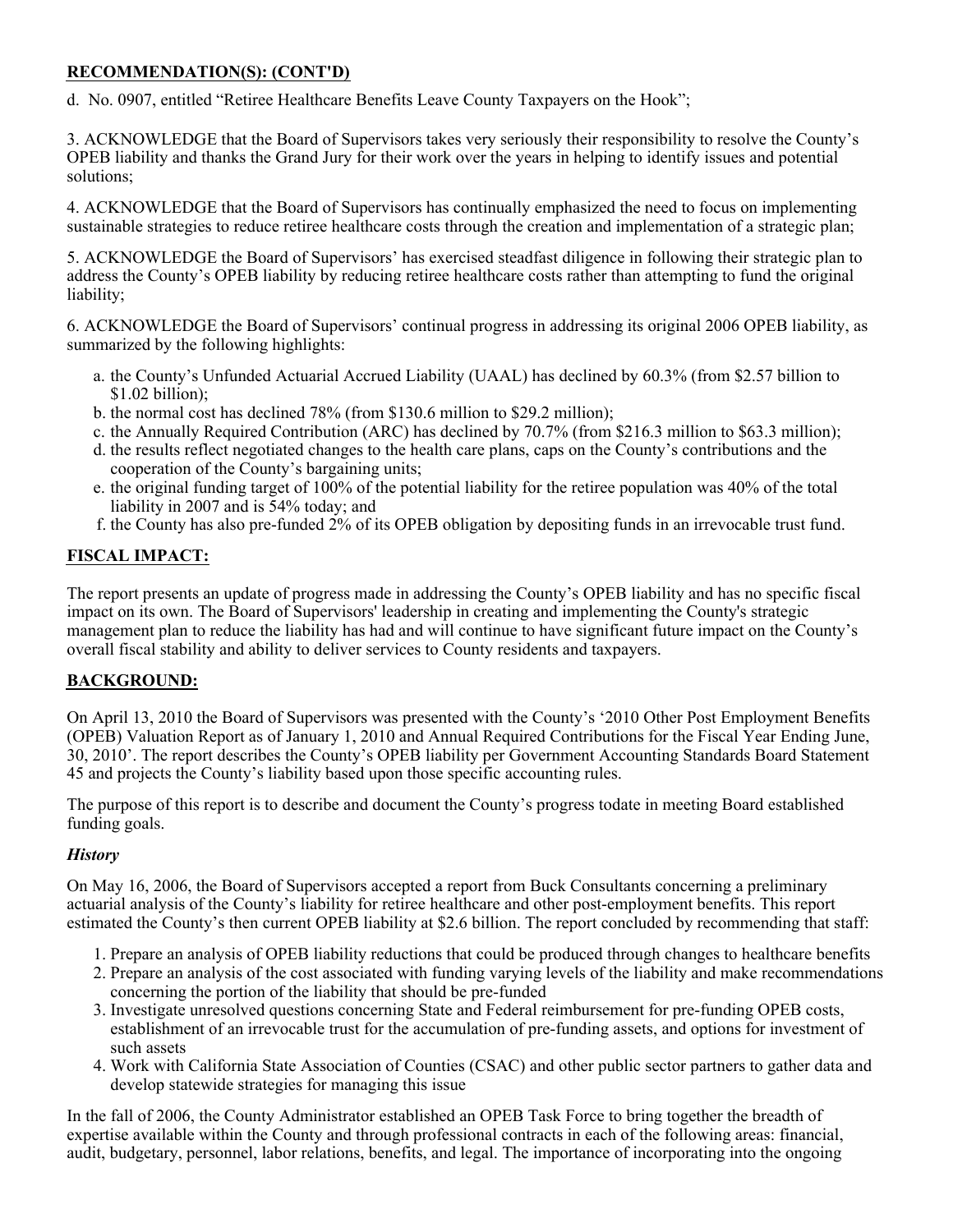process the perspective of all stakeholders was also emphasized. The first direction to the Task Force was the development of a strategic plan to address the County's OPEB liability.

In March 2007, the Task Force presented a report to the Board that detailed the OPEB challenge, the consequences of inaction, strategies to deal with the issue, and described where the County was in relation to other governmental entities. The report quoted Ken Kurtz of Moody's Investor Services who said "If you decide you want to continue Retiree Health Benefits as a priority then make a plan and fund it. If you decide that Retiree Health Benefits are not a priority, then don't make a plan, and you don't have to fund it. But don't maintain Retiree Health Benefits with no plan and no funding."

In June 2007, the OPEB Task Force presented an OPEB Update Report to the Board of Supervisors. The result of the Task Force report was that the Board of Supervisors:

- established goals to guide the Task Force's work: 1) Fully comply with Governmental Accounting Standards Board (GASB) Statement 45; and 2) Adopt an OPEB financing plan, which balances our requirement to provide public services with competitive health care benefits for our employees (now and when they retire);
- adopted an OPEB funding target of 100% of the potential liability for the retiree population (at that point approximately 40% of the total liability);
- adopted a specific allocation of resources to be directed towards the OPEB liability; and
- directed the County Administrator to begin pre-negotiation meetings with County labor representatives regarding the development of possible plans and models for benefit reform.

The Update Report declared that "the scope of the issue is—as has been noted many times by many individuals—huge, not only for Contra Costa County, but for the nation; however, it is not insurmountable. Contra Costa will address this issue successfully as it does with every challenge. A sound long-term strategy is of uppermost importance. The primary issue is that Contra Costa County has a very large potential OPEB liability that is the result of 46 years of retiree health benefit accumulation, combined with the positive demographic of longer life expectancy, and the less positive reality of rapidly increasing health care costs. Preparing to pre-fund this liability will take a multi-decade effort, but can and will be achieved through a combination of revenue redirection, benefit plan changes, and as a last resort, service delivery reductions". The Board of Supervisors accepted this report and directed the County Administration and staff to begin implementation of its recommendations.

## *Present Day*

Four years after the initial report regarding the County's OPEB liability, the Board of Supervisors has achieved unprecedented results. Continual implementation of the strategic recommendations has allowed the Board of Supervisors to meet or exceed all of their goals.

The County's Unfunded Actuarial Accrued Liability (UAAL) has declined by 60.3% (from \$2.57 billion to \$1.02 billion); the normal cost has declined 78% (from \$130.6 million to \$29.2 million); the Annually Required Contribution (ARC) has declined by 70.7% (from \$216.3 million to \$63.3 million); the results reflect negotiated changes to the health care plans, caps on the County's contributions and the cooperation of the County's bargaining units; and the County has also pre-funded 2% of its OPEB obligation by depositing funds in an irrevocable trust fund.

#### *Allocation of Resources*

A major component of the County's original strategic plan was addressing funding scenarios which would have a direct impact on the County's resources and ability to provide services. The challenge was addressed through a combination of three basic mechanisms:

- 1. identifying resources available for transfer without reducing benefits or service levels;
- 2. reducing and/or changing benefits and changing cost sharing; and
- 3. reducing service levels and program cuts.

The OPEB Task Force analyzed future eligible resources to meet the requirements for OPEB funding. As was reported to the Board in the March 2007 OPEB Report, the majority of the County's reimbursement rates are capped; therefore, the County could not expect to fund the OPEB liability through increased State and Federal revenues. Consequently, the challenge was to identify resources not already allocated that could be used to fund retiree health care costs. The Task Force recommended and the Board of Supervisors adopted the following annual resources (in millions):

|  | T T T<br>--------<br>$-12.122$<br>$\alpha$<br>$\sim$ 1110 Unit<br>.mo<br>. بې پ<br>1709 O<br>◡◟ |
|--|-------------------------------------------------------------------------------------------------|
|--|-------------------------------------------------------------------------------------------------|